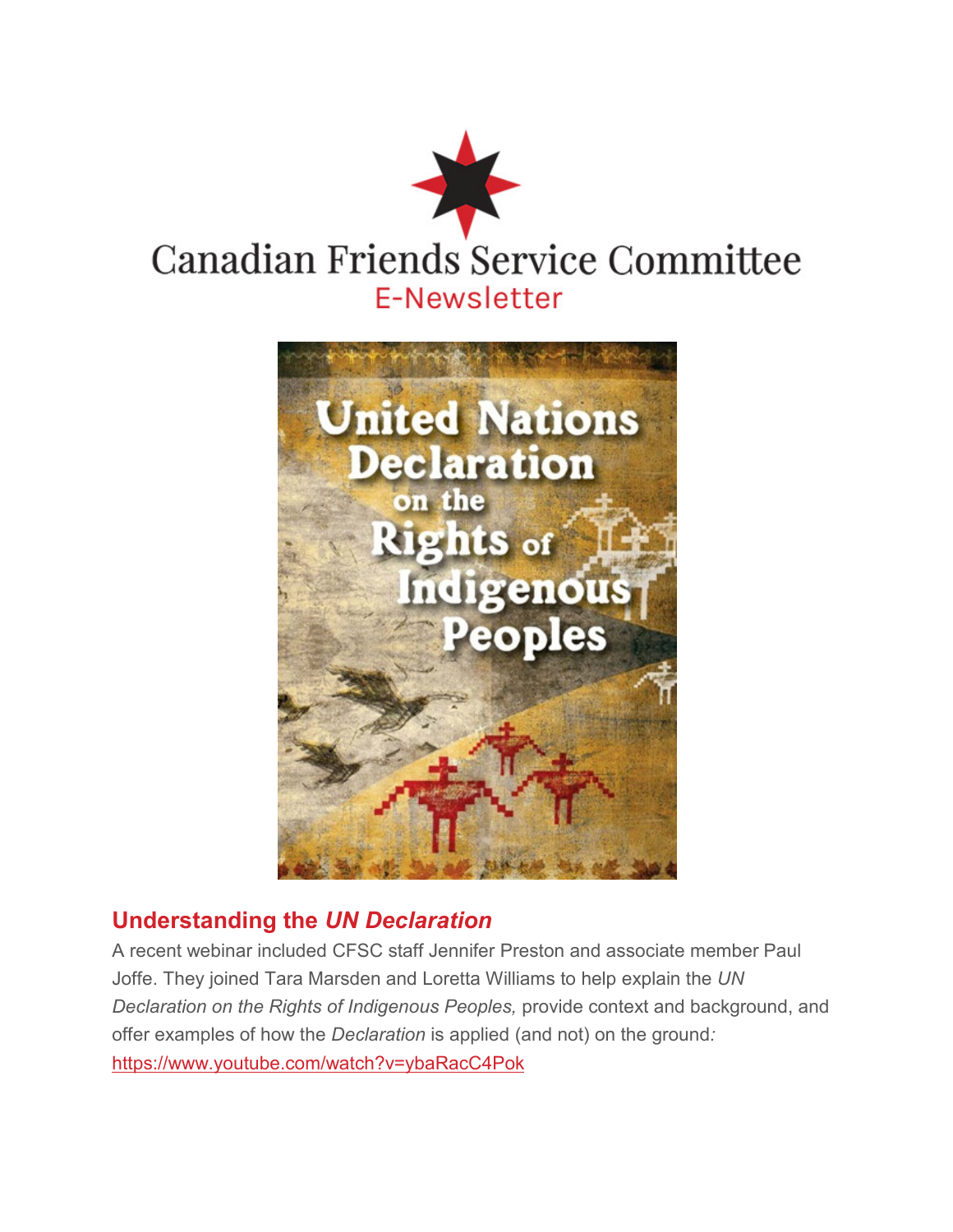

## **What are people saying about** *Are We Done Fighting?*

We've collected these links all together in one place to make it easy to check reader reviews, the on-going Psychology Today blog, and media coverage of CFSC's book *Are We Done Fighting?* https://quakerservice.ca/AreWeDoneFighting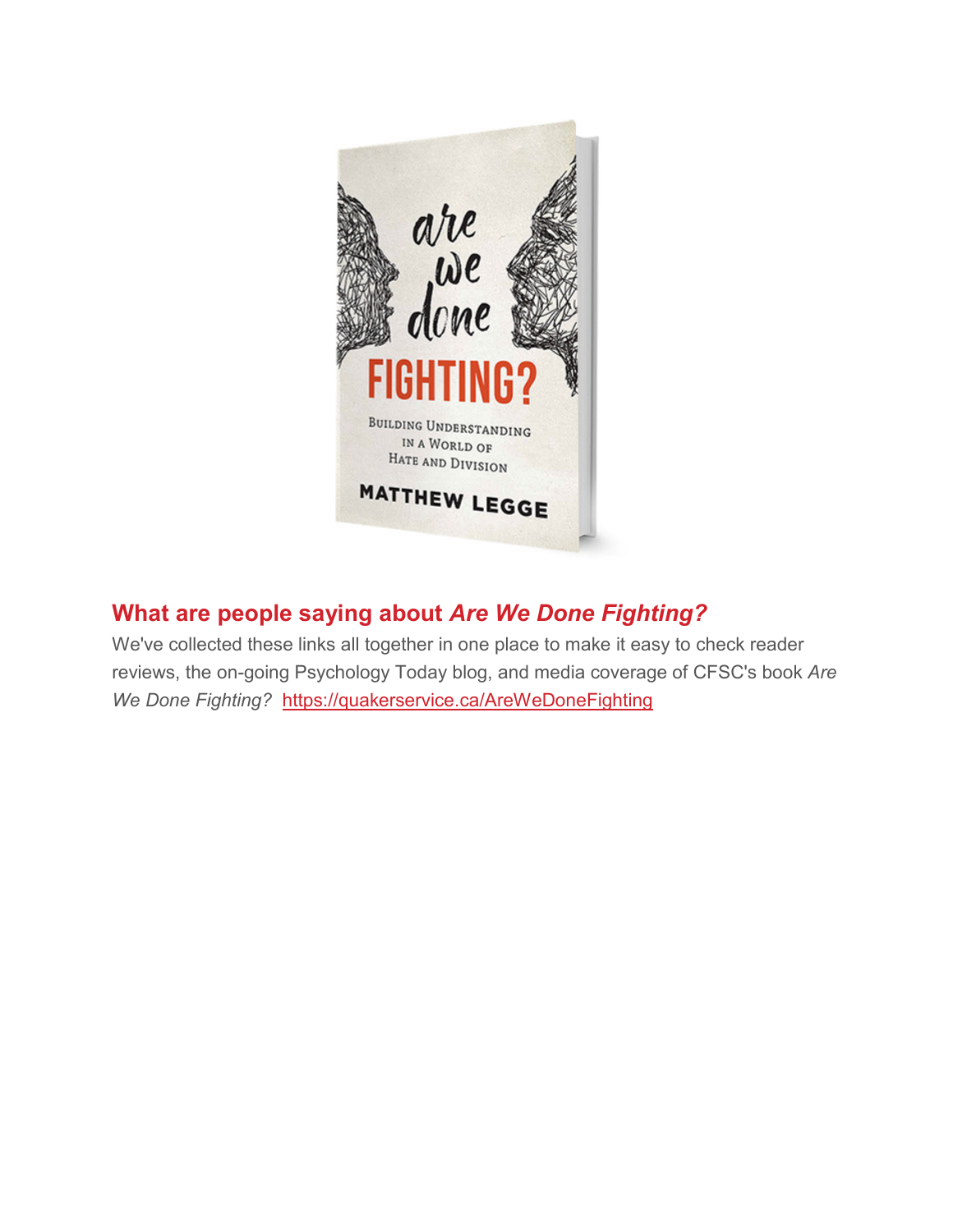

#### **Canada can do more for children of incarcerated parents**

In a new submission to the United Nations Committee on the Rights of the Child, CFSC has shared our concerns about the wellbeing of children when their parents come into conflict with the law. We explain what programs currently exist in Canada, the available data about children of incarcerated parents, and the major gaps in our knowledge due to a lack of quality data.

Our submission makes multiple recommendations and asks questions of Canada. Read the full submission (PDF): https://quakerservice.ca/zt79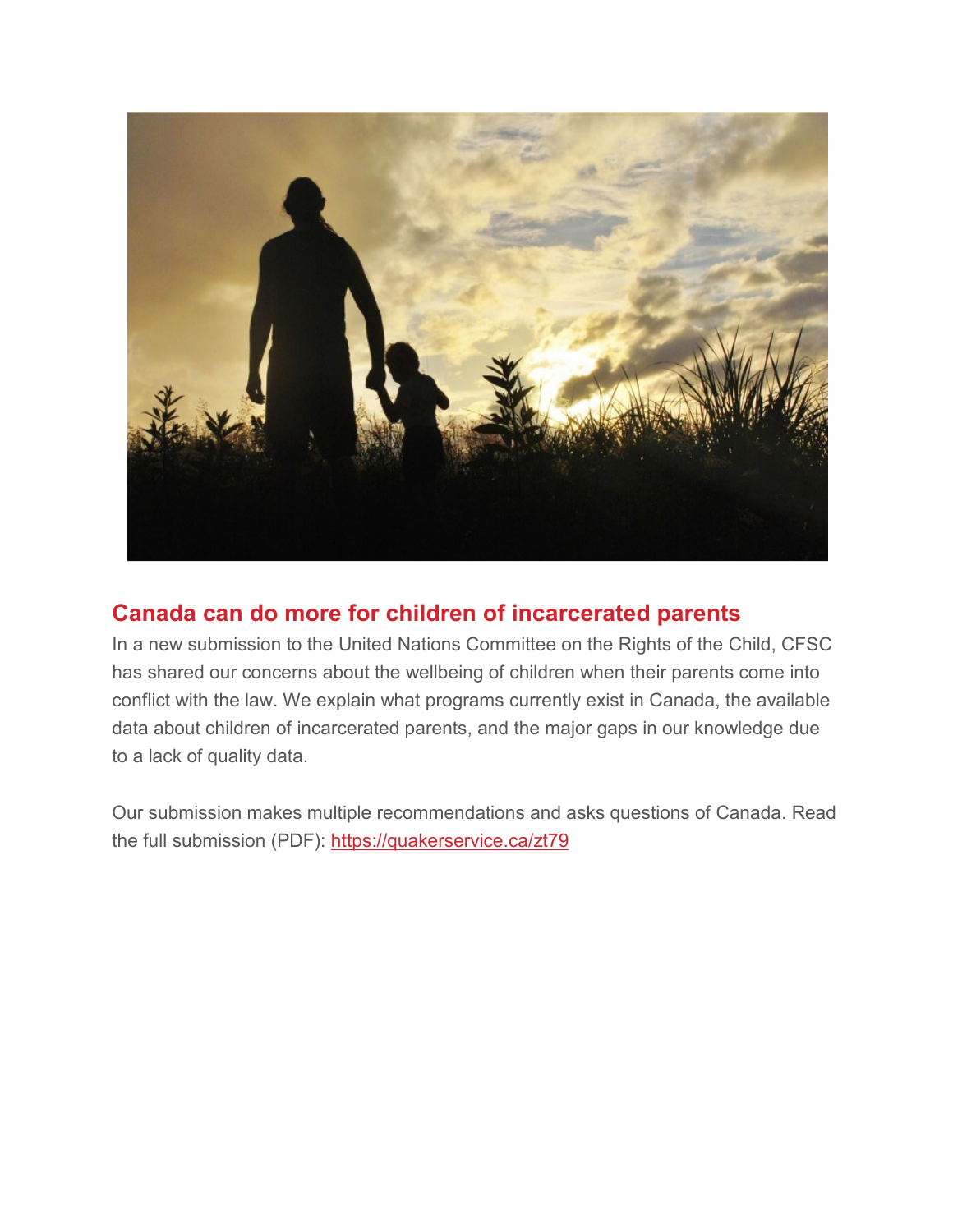

#### **Repatriation of Ceremonial Objects and Human Remains**

From March 4-5 CFSC staff Jennifer Preston and Keira Mann participated in an Expert Seminar on the theme of Repatriation of Ceremonial Object and Human Remains under the UN Declaration on the Rights of Indigenous Peoples. The seminar was hosted at the University of British Columbia and was in support of the United Nations Expert Mechanism on the Rights of Indigenous Peoples.

Experts, academics, and institution representatives came together to discuss the secret/sacred objects and human remains of Indigenous peoples currently being stored in museums and state institutions and good practices for repatriating them back to Indigenous peoples. CFSC was part of the team that organized and facilitated this important event. Learn more here: https://indigenous.ubc.ca/2020/02/28/ubc-expertseminar-repatriation-of-indigenous-cultural-property and see this news article: https://www.ctvnews.ca/canada/indigenous-experts-call-for-return-of-countlesstreasured-belongings-held-in-museums-1.4841468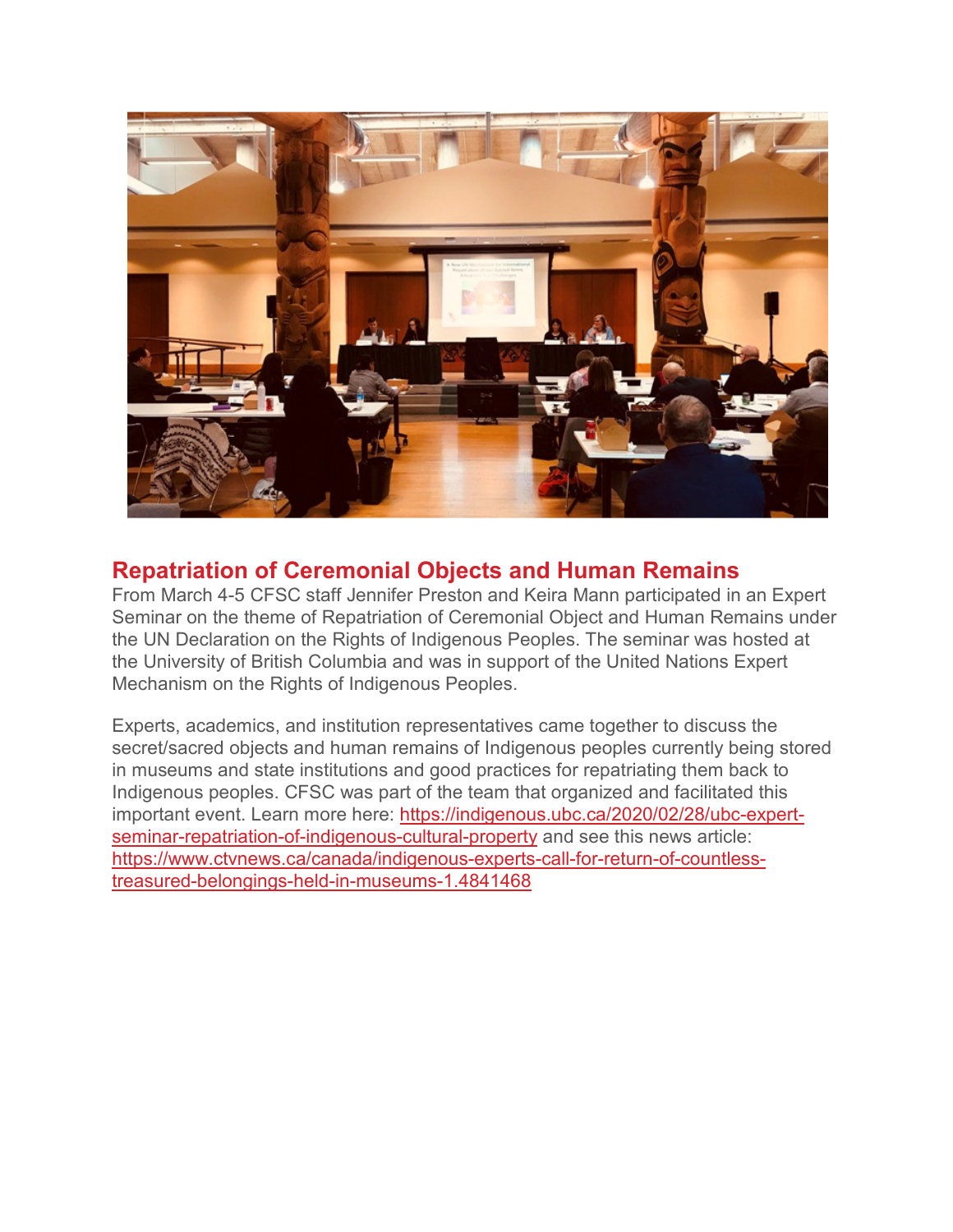

# **CFSC part of delegation to Israel/Palestine**

Canadian Friends were represented by CFSC Clerk Lana Robinson on an church leaders delegation that visited Palestine and Israel in November. The delegation, representing seven KAIROS member churches as well as KAIROS staff, has just produced a final report about what they heard and witnessed while in the region.

Delegates will be taking this report with them to Ottawa from March 8-10 to share the messages and recommendations with the Canadian government. Download the report: https://www.kairoscanada.org/final-report-from-the-kairos-delegation-to-palestine-andisrael-last-november